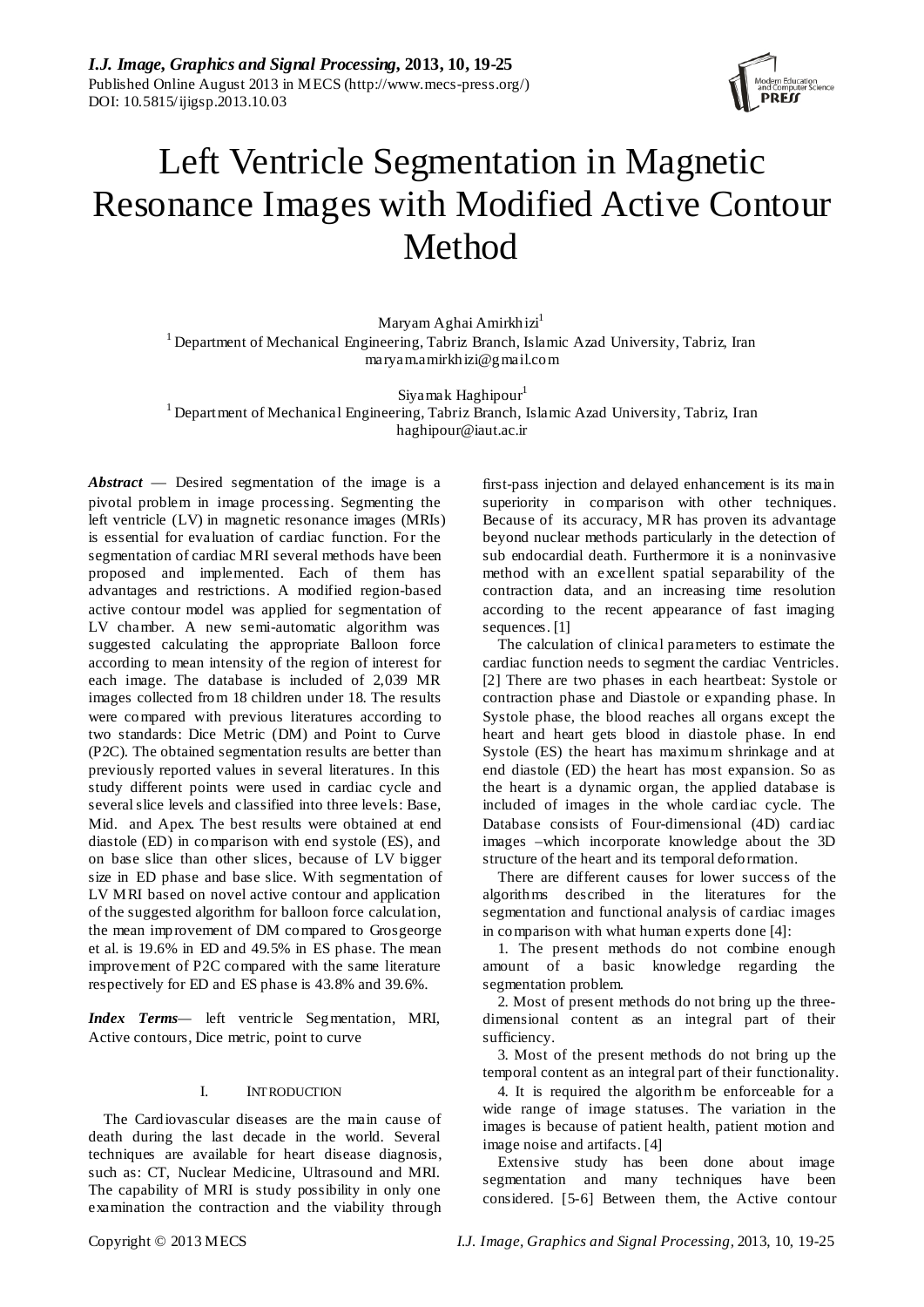method (ACM) [5, 7-10] is one of the most prospering methods. The basic idea of ACM is the evolution of a curve under some restrictions to capture the favorite object. According to the nature of restrictions, Zhang et al. , [11] classified the present ACMs into two types: edge-based models [5, 7-8, 10, 12-15] and region-based models. [9, 16-22]

A modified region-based active contour model (ACM) is applied in this paper. It is carried out with a special level set function called Selective Binary and Gaussian Filtering Regularized Level Set (SBGFRLS) method. Grosgeorge et al. [2] believe all cardiac MRI LV segmentation methods were encountered with following challenges:

(1) Fuzziness of the cavity borders because of blood flow, artifacts inception, and sectional volume effect chiefly for apical slices, (2) the attendance of papillary muscles in the LV pool. Due to the intricate crescent shape of the RV, which differs pursuant to the imaging slice level and because the RV function is less vital than the LV's, most research efforts have focused on the LV. [2] So we focus of LV segmentation too.

In the following subsection, we present an overview of active contours: region-based and edge-based. In Section 3, we present our experimental results for segmentation MRI LV. In Section 4, we conclude the paper.

### II. BACKGROUND

The novel region-based active contour method applied in this paper is implemented with a new level set method called SBGFRL. The theoretical background of this method is explained as follows: GAC (Geodesic active contour) is one of the most common edge-based models [7-8], which applies gradient of an image to form an edge stopping function (ESF) to cease the contour evolvement on the object borders. Usually, a positive, subtractive and regular ESF  $g(|\nabla I|)$  is applied

so that  $\lim_{x \to \infty} g(t) = 0$ . For example [11]

$$
g(|\nabla I|) = \frac{1}{1 + |\nabla G \sigma * I|}
$$
 (1)

Where  $G\sigma * I$  identifies convolving between the image I and a Gaussian kernel with standard deviation σ. However, for digital images the discrete gradients are limited and then the ESF in (1) will never be zero on edges. Some edge-based ACMs presents a balloon force term to compress or stretch the contour, the design of the balloon force is difficult. The large balloon force will cause the contour pass via the weak edge of the object. On the other hand, too small balloon force maybe will bring the contour not pass via the narrow part of the object. [11]

A semi-automatic algorithm is suggested to calculate appropriate balloon force of each image. In this method, some training images are considered and assume multiplication of mean intensity into region of interest

(ROI) in the proper balloon force amount is a constant. Then user specifies ROI in other images and according to mean intensity of specified region and explained the relation between mean intensity and balloon force, the balloon force amount of each image will be calculated. By this method the time will be saved more than before.

Region-based active contour methods have more benefits in comparison with edge-based ones. The region-based models utilize the statistical information internal and external the contour which control the evolution, which have better efficiency for images with weak edges or no edges and have less sensitivity to noise. Also they are considerably less sensitive to the position of initial contour and can effectively detect the outside and inside borders simultaneously. [11]

One of the common region-based active contour models is C-V (Chan-Vese) model [9], which is based on the Mumford–Shah techniques for segmentation [8] and has been successfully applied to binary phase segmentation.

In this paper, a new region-based ACM is implemented, which consists of advantages of the C–V and GAC models. This method uses the statistical information inside and outside the contour to make a region-based signed pressure force (SPF) function, [14] which can control the direction of initial contour evolution, to replace the ESF. The mentioned SPF function has opposite signs around the object borders, so when the contour is outside the object it can shrink or when inside the object, stretch.

A novel level set method named SBGFRLS is applied to implement this model. It modifies the usual level set methods by avoiding the computation of SDF and reinitialization. [23]

There is a step, which first penalizes level set function to be binary, and then utilizes a Gaussifilter for its regularization. With the Gaussillaer Level set function can be smoother and the evolution is more stable.

# *A. The GAC and C–V models*

#### *1.2.1 The GAC model*

Assume  $\Omega$  be a bounded open subset of  $R^2$  and  $I : [0, a] \times [0, b] \rightarrow R^+$  be a given image.

Assume  $C(q) : [0,1] \rightarrow R^2$  be a parameterized planar curve in  $\Omega$ . The GAC model is formulated by minimizing the following energy functional: [11]

$$
E^{GAC}(C) = \int_{0}^{1} g(|\nabla I(C(q))|) |C'(q)| dq
$$
 (2)

Where g is the ESF as in (1). Using the calculation of variation [24], we could get the Euler–Lagrange equation of (2) as follows:

$$
C_t = g(\left|\nabla I\right|)k\vec{N} - (\nabla g.\vec{N})\vec{N}
$$
\n(3)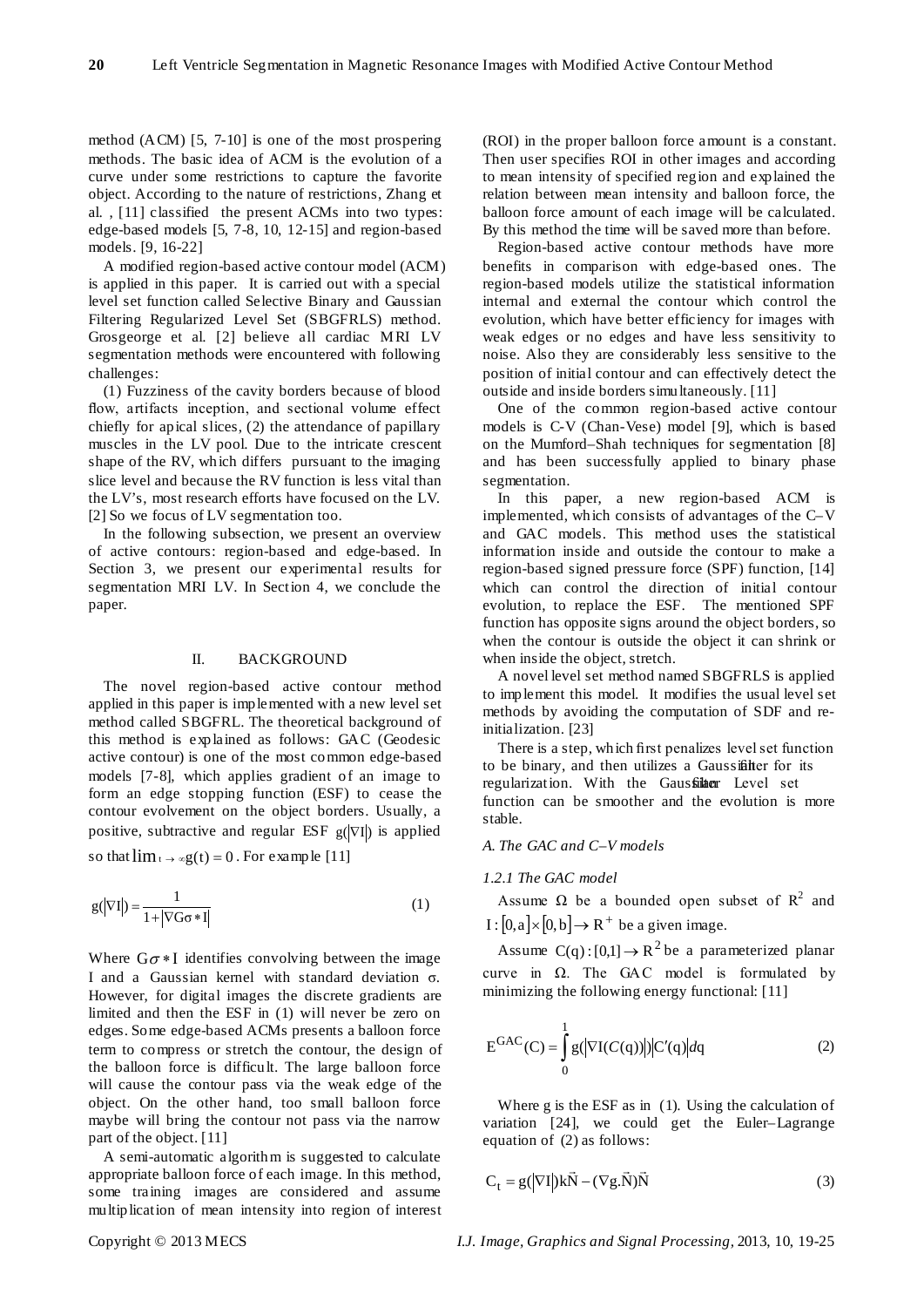Where k is the curvature of the contour and N is the inward normal to the curve. Usually a constant velocity term  $\alpha$  is added to increase the extension velocity. So we can write (3) as follow:

$$
C_t = g(|\nabla I|)(k+\alpha)\vec{N} - (\nabla g.\vec{N})\vec{N}
$$
 (4)

The corresponding level set formulation is as follows:

$$
\frac{\partial \phi}{\partial t} = g |\nabla \Phi| (\text{div}(\frac{\nabla \Phi}{|\nabla \Phi|}) + \alpha) + \nabla g. \nabla \Phi \tag{5}
$$

Where  $\alpha$  is the balloon force, which increases evolution speed and controls the contour shrinking or stretching.

# *B. The C–V model*

Chan and Vese [9] offered an active contour method which can be seen as a special case of the Mumford– Shah. [17] For image I in domain  $\Omega$ , the C–V model obtained by minimizing the energy function as follow: [11]

$$
E^{CV} = \lambda_1 \int_{\text{inside}(c)} \left| I(x) - c_1 \right|^2 dx + \lambda_2 \int_{\text{outside}(c)} \left| I(x) - c_2 \right|^2 dx, \qquad x \in \Omega,
$$
\n
$$
(6)
$$

Where  $c_1$  and  $c_2$  are constant and shows the average intensities inside and outside the contour, respectively. With the level set method, assume:

$$
\begin{cases}\nC = \{ x \in \Omega : \Phi(x) = 0 \}, \\
\text{Inside } (C) = \{ x \in \Omega : \Phi(x) > 0 \}, \\
\text{Outside } (C) = \{ x \in \Omega : \Phi(x) < 0 \}\n\end{cases}
$$

By minimizing Eq. (6), we solve  $c_1$  and  $c_2$  as follows:

$$
c_1(\Phi) = \frac{\int_{\Omega} I(x).H(\Phi)dx}{\int_{\Omega} H(\Phi)dx},
$$
\n(7)

$$
c_2(\Phi) = \frac{\int_{\Omega} I(x) \cdot (1 - H(\Phi)) dx}{\int_{\Omega} (1 - H(\Phi)) dx}.
$$
 (8)

By combining the length and area energy terms into (6) and minimizing them, we obtain the corresponding proportional level set formulation as follows:

$$
\frac{\partial \Phi}{\partial t} = \delta(\Phi) \left[ \mu \nabla (\frac{\nabla \Phi}{|\nabla \Phi|}) - \nu - \lambda_1 (I - c_1)^2 + \lambda_2 (I - c_2)^2 \right] \tag{9}
$$

Where  $\mu \ge 0$   $\lambda \le 0$   $\lambda \le 0$   $\lambda \le 0$  are fixed parameters, l controls the s moothness of zero level set, m increases the propagation speed, and  $\lambda_1$  and  $\lambda_2$ the contour, respectively.  $\nabla$  is the gradient operator. H control the image data driven force inside and outside (Φ) is the Heaviside function and  $\delta$  (Φ) is the Dirac function. Generally, the regularized versions are selected as follows:

$$
H_{\varepsilon}(Z) = \frac{1}{2} (1 + \frac{2}{\pi} \arctan(\frac{Z}{\varepsilon})),
$$
  
\n
$$
\delta_{\varepsilon}(Z) = \frac{1}{\pi} \cdot \frac{\varepsilon}{\varepsilon^2 + z^2}, Z \in \mathbb{R}
$$
\n(10)

If  $\varepsilon$  is too small, the values of  $\delta_{\varepsilon}(Z)$  tend to be near zero to make its effective range small, so the energy functional has a tendency to fall into a local minimum. The object may fail to be extracted if the initial contour starts far from it. However, if e is large, although  $\delta_{\epsilon}(Z)$ tends to obtain a global minimum, the finial contour location may not be accurate.[25]

The SPF function defined in [14] has values in the range [-1, 1]. It modulates the signs of the pressure forces inside and outside the region of interest so that the contour shrinks when outside the object, or expands when inside the object. Based on the analysis before, so the SPF function will be as follows:

$$
spf(I(x)) = \frac{I(x) - \frac{c_1 + c_2}{2}}{\max\left(\left|I(x) - \frac{c_1 + c_2}{2}\right|\right)}, x \in \Omega,
$$
\n(11)

where  $c_1$  and  $c_2$  are defined in (7) and (8), respectively.

With replacing the SPF function in (11) with the ESF in (5), the level set formulation of the proposed model will be as follows:

$$
\frac{\partial \Phi}{\partial t} = spf(I(x)).(\text{div}(\frac{\nabla \Phi}{|\nabla \Phi|}) + \alpha)|\nabla \Phi| + \nabla spf(I(x)).\nabla \Phi,
$$
  

$$
x \in \Omega
$$
 (12)

Because we use a Gaussian filter to regularize the level set function to keep the interface s mooth, the regular term div( $\nabla \Phi / |\nabla \Phi|$ ) $|\nabla \Phi|$  is not required. Furthermore, as our model uses the statistical information of regions, the term  $\nabla s p f \cdot \nabla \phi$  in (12) can also be removed. Finally, the level set formulation of the proposed model can be written as follows:

$$
\frac{\partial \Phi}{\partial t} = \text{spf}(I(x)).\alpha |\nabla \Phi|, x \in \Omega \tag{13}
$$

The main process for implementation of the proposed algorithm is as follows:

1. Initialize the level set function as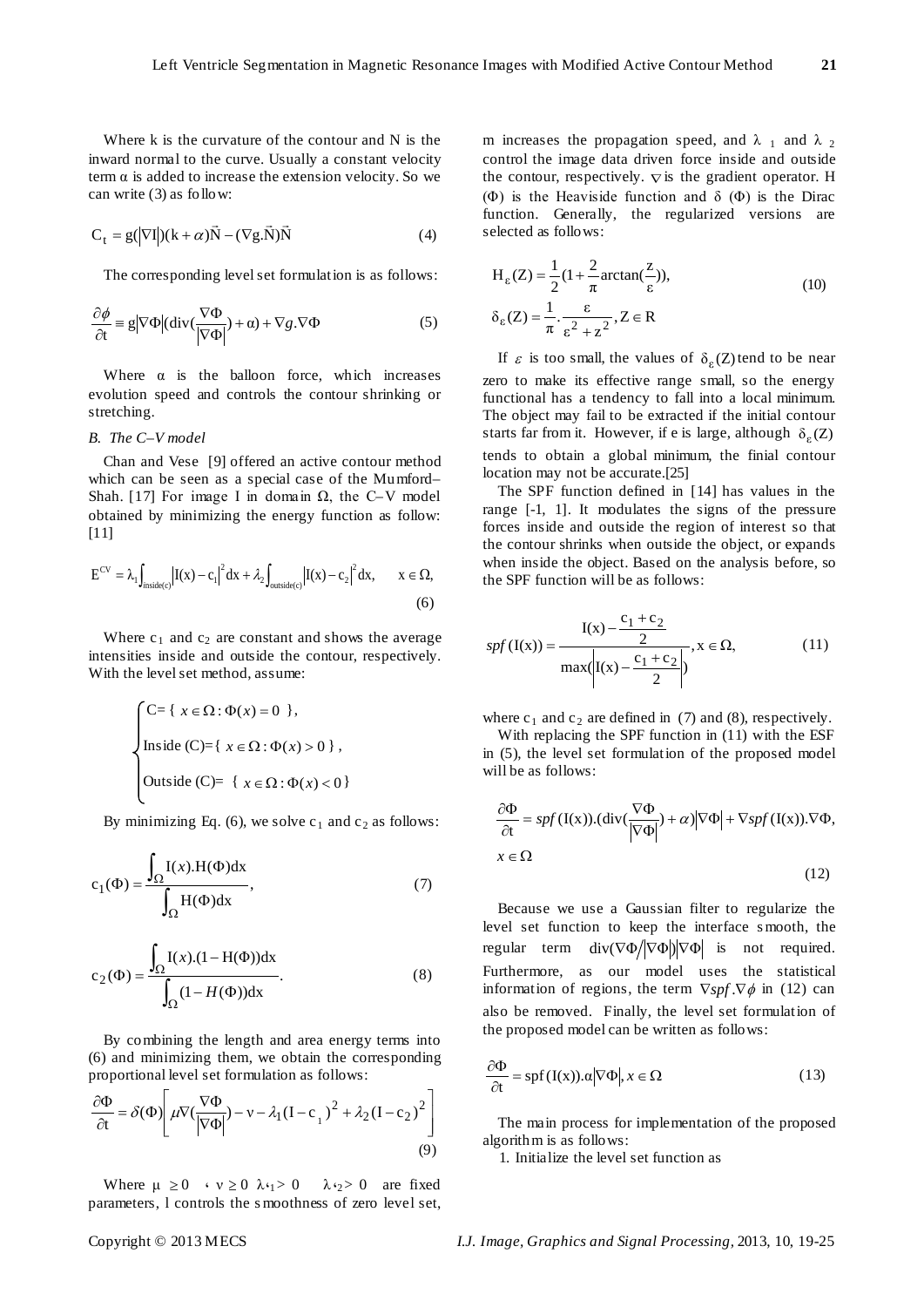$$
\Phi(x, t = 0) = \begin{cases}\n-\rho & x \in \Omega_0 - \partial\Omega_0, \\
0 & x \in \partial\Omega_0, \\
\rho & x \in \Omega - \Omega_0,\n\end{cases}
$$

Where  $\rho > 0$  is a constant,  $\Omega 0$  is a subset in the

- image domain Ω and  $\partial$  Ω 0 is the boundary of Ω0
- 2. Compute  $c1(\Phi)$  and  $c2(\Phi)$  using (7) and (8), respectively.
- 3. Calculate appropriate  $\alpha$  (balloon force) according to mean intensity of ROI
- 4. Evolve the level set function according to (13).
- 5. Let  $\Phi = 1$  if  $\Phi > 0$ ; otherwise,  $\Phi = -1$ .
- 6. Regularize the level set function with a Gaussian filter, i.e.  $\Phi = \Phi^*G\sigma$  (we assume standard deviation of Gaussian filter equal to 1.8)
- 7. Check whether the evolution of the level set function has converged. If not, return to step 2.

## III. EXPERIMENTAL RESULTS

The applied cardiac MRI database includes 18 subjects with 2039 images collected from children under the age of 18. Some of them have a normal cardiac function and some have abnormalities like aortic regurgitation, Enlarged ventricles, etc. The database was shared by Dr. Andreoupolos et al..[4] The images were scanned by a GE Genesis Signa MR scanner according to FIESTA scan protocol. Each patient's database consisted of exactly 20 frames and number of slices along the long axis of the subjects confine between 8 and 15 and Spacing between slices ranged between 6 and 13 mm. Each image slice consisted of  $256 \times 256$ pixels with a pixel spacing of 0.93-1.64 mm. Also the manually segmented images for comparison are available through this literature [4] in some of the slices. In order to check impression of the slice level on segmentation errors, following a standard nomination, three classes of slices have been assigned [26]: apical, mid-ventricular, and basal slice levels [2]. All implementations were done on an Intel (R) core (TM) i7 with 6 GB RAM, using Matlab. The end-diastolic models were applied to frames 1–5, 16–20 and the endsystolic models were applied to frames 6–15.At each slice level, images at ED and ES are selected, for a total of 2,039 images of the LV. The database of short axis cardiac MR images and related manual segmentation that we use was provided by the Department of Diagnostic Imaging of the Hospital for Sick Children in Toronto, Canada [4]. The results are acquired using purposed algorithm and manual ones were compared via calculation of two metric standards as Dice metric and Point to curve error. Dice Metric (DM) [2], measurement of two contours' overlap via following equation:

$$
DM = 2A_{am}(A_a + A_m)^{-1}
$$
 (14)

Where  $A_a$  is the area enclosed by the automatic and  $A_m$  is the area enclosed by manual segmentation and  $A_{am} = A_a \cap A_m$  is the intersection of both areas. The range of DM is between 0 (the worst amount identifies completely in conformity) and 1 (complete adaption). Point to curve (P2C) error [2], which is the mean perpendicular distance between both contours through following equation:

$$
P2C(C_a, C_m) = \frac{1}{N_a} \sum_{i=1}^{N_a} \min d(P_a^i, P_m^j)
$$
 (15)

where  $C_a$  identifies automatically obtained contour and  $C_m$  shows manually segmented contour. For each  $C_a$  contour point  $P_a^i$ , distances to all  $C_m$  contour points  $P_m^i$  are computed. The minimum distance is retained, and all minima are averaged into P2C error, over all  $N_a$  points of contour  $C_a$ . Also  $d$  denotes Euclidean distance. A high value of P2C error indicates that contours do not match well.



Figure 1: LV Segmentation results on three different patients in ED phase, Red and green contours are obtained with manual and automatic segmentation respectively. Left column: Base, Mid. Column: Mid slice and the right column is related to

Apex.



Figure 2: LV Segmentation results on three different patients in ES phase, Red and green contours are obtained with manual and automatic segmentation respectively. Left column: Base, Mid. Column: Mid slice and the right column is related to Apex.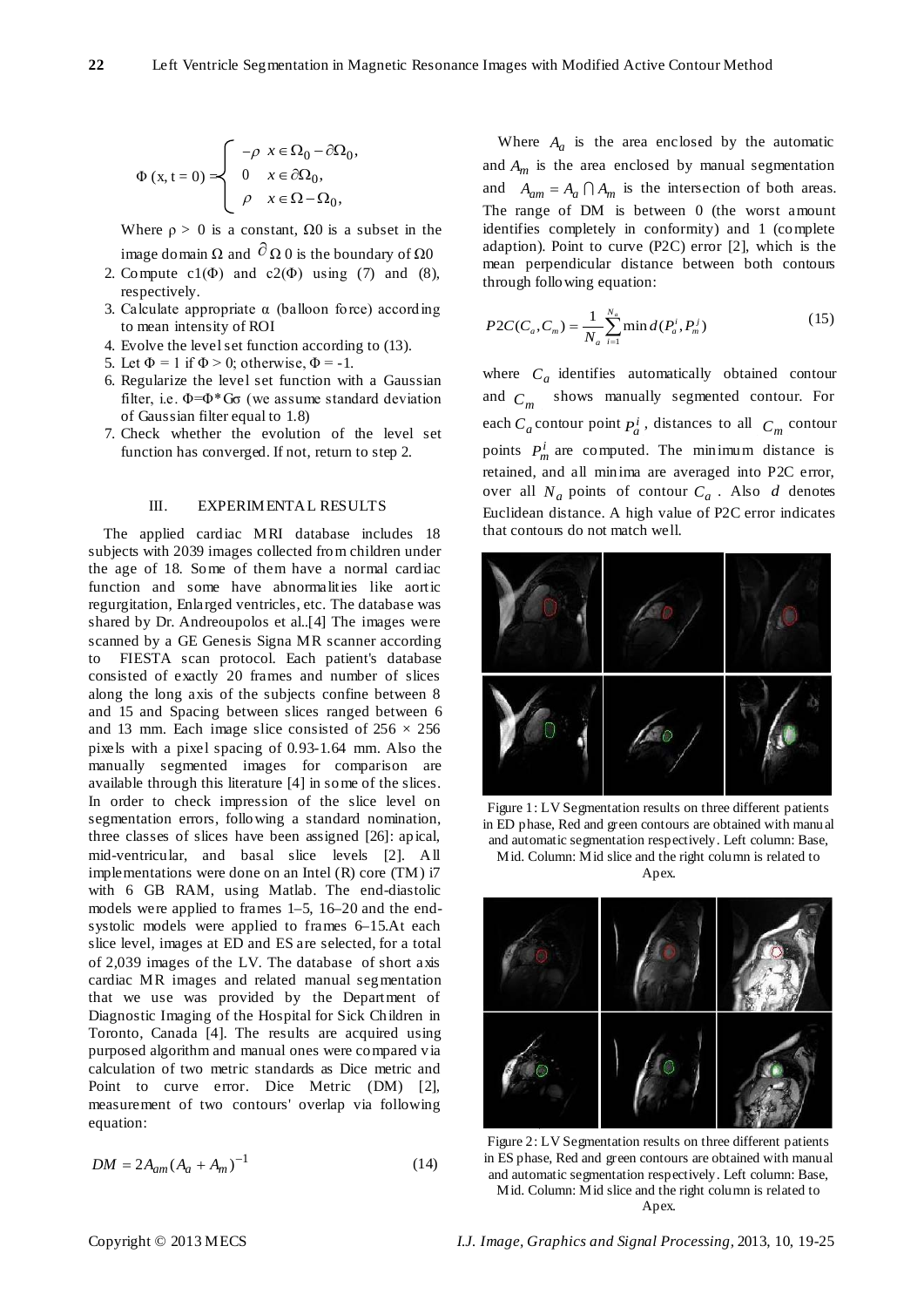Fig. 1 shows segmentation results on 3 images in ED phase and Fig. 2 identifies some other segmented results in ES phase. A false segmentation rate was computed according to number of mis-segmentation cases when the manual and automatic contours do not overlap at all. The results of Dice metric and false segmentation rates have been collected in Table 1. Also obtained results for Point to curve error are presented in Table 2 for comparison with other literatures.

We can also remark that papillary muscles are sometimes considered as part of the myocardium (when they are very close to the wall) by the algorithm, whereas the corresponding manual contouring excludes them from the segmentation, which contributes to increase the P2C errors. [2]

Table 1: Mean Dice Metric  $\pm$  standard deviation and obtained false segmentation rates on different slice levels [2]

| Authors      | LV    | Nb. Of | Slice | DM              | False    |
|--------------|-------|--------|-------|-----------------|----------|
|              | phase | images | Level |                 | Seg.     |
| Gros geor ge | ED    | 569    | Base  | $0.82 + 0.01$   | 0.07     |
| et al.       |       |        | Mid   | $0.75 \pm 0.01$ | 0.02     |
|              |       |        | Apex  | $0.67 \pm 0.02$ | 0.14     |
|              | ES    | 469    | Base  | $0.70 + 0.03$   | 0.16     |
|              |       |        | Mid   | $0.58 \pm 0.00$ | 0.11     |
|              |       |        | Apex  | $0.46 + 0.00$   | 0.35     |
| The          | ED    | 1049   | Base  | $0.92 + 0.03$   | $\theta$ |
| present      |       |        | Mid   | $0.86 + 0.07$   | 0.009    |
| study        |       |        | Apex  | $0.86 + 0.06$   | 0.0028   |
|              | ES    | 990    | Base  | $0.88 \pm 0.03$ | 0.017    |
|              |       |        | Mid   | $0.84 + 0.05$   | 0.03     |
|              |       |        | Apex  | $0.82 \pm 0.06$ | 0.015    |

Table 2: Mean point to curve errors reported in the literatures and present study for LV segmentation [2]

| Authors                  | N <sub>b</sub> | Phases          | Slice         | P2C(mm)         |
|--------------------------|----------------|-----------------|---------------|-----------------|
|                          | Subj.          |                 | Level/Nb.     |                 |
| Lynch et<br>al.          | 25             | Ed,             | $5 - 12$      | $0.69 \pm 0.88$ |
| $[27]$                   |                | ES              |               |                 |
| El Berbari et            | 13             | ED              | $\mathcal{R}$ | $0.60 \pm 0.30$ |
| al. [1]                  |                |                 |               |                 |
| Kaus et al.[28]          | 121            | ED              | $7-10$        | $2.45 \pm 0.75$ |
|                          |                | ES              |               | $2.84 \pm 1.05$ |
| <b>M</b> itchell<br>et.  | 20             | <b>ED</b>       | Mid           | $1.71 \pm 0.82$ |
| al. $[29]$               |                |                 |               |                 |
| Mitchel et al.           | 56             | ED              | $8-14$        | $2.75 \pm 0.86$ |
| [30]                     |                |                 |               |                 |
| Van Assen et             | 15             | <b>ED</b>       | $10-12$       | $1.97 \pm 0.54$ |
| al.[31]                  |                |                 |               |                 |
| Lorenzo<br><sub>et</sub> | 10             | A <sub>11</sub> | Mid           | $2.21 \pm 2.22$ |
| al. $[32]$               |                |                 |               |                 |
|                          |                | ED              |               | $1.88 + 2.00$   |
| Lotjonen et al.          | 25             | <b>ED</b>       | $4 - 5$       | $2.01 \pm 0.31$ |
| [33]                     |                |                 |               |                 |
| Grosgeorge et            | 59a            | <b>ES</b>       | Base          | $2.45 \pm 1.57$ |
| al.[2]                   |                |                 |               |                 |
|                          |                |                 | Mid           | $2.27 \pm 2.02$ |
|                          |                |                 | Apex          | $5.00 + 2.12$   |
|                          |                | ED              | Base          | $2.33 \pm 1.78$ |
|                          |                |                 | Mid           | $2.91 \pm 2.25$ |
|                          |                |                 | Apex          | $3.52 \pm 2.05$ |
| The<br>present           | 18             | ES              | Base          | $1.54 \pm 0.56$ |
| study                    |                |                 |               |                 |

|                                                                  |  |    | Mid  | $1.92 \pm 0.70$ |  |  |
|------------------------------------------------------------------|--|----|------|-----------------|--|--|
|                                                                  |  |    | Apex | $1.66 \pm 0.83$ |  |  |
|                                                                  |  | ED | Base | $1.25 \pm 0.50$ |  |  |
|                                                                  |  |    | Mid  | $1.93 \pm 0.98$ |  |  |
|                                                                  |  |    | Apex | $1.68 \pm 0.84$ |  |  |
| a: It's total number of subjects for both LV and Right ventricle |  |    |      |                 |  |  |

a: It's total number of subjects for both LV and Right ventricle segmentation.

Considering the DM and the false segmentation rate, better performance obtained in the ED than at ES, and on base slices than mid and apical slices. This can be explained by the fact that at the ED, the ventricles are larger and less sensitive to noise. Results also depend on slice levels: basal and mid ventricular slice levels are simpler to segment than apical levels, where ventricle cavities are really small. Apical slices are more prone to the partial volume effect, a consequence of which is certain fuzziness on the ventricle frontiers.

A solution would be to have an adaptive size of the initial contour, corresponding to the different slice levels. Our algorithm is implemented without any particular optimization and included of balloon force computation, requires less than 2 seconds on a regular PC hardware to segment a single image, which represents less time than the elapsed mentioned time in Grosgeorge et al. [2]

#### IV. CONCLUSION

In this paper, a novel region-based active contour method with semi-automatic balloon force computation was applied to segment left ventricle MR images. The algorithm was implemented on a large database consists of 18 subjects with 2039 images. The obtained results were compared with manual segmentation according to two metric standards: Dice metric and Point to curve error. The results are more desirable than previous methods in other literatures. The mean improvement of DM compared to Grosgeorge et al. is 12% for Base Slice, 18.6% for Mid and 28.3% for Apex in ED phase and respectively 25.7%, 44.8% and 78% for Base,Mid and Apex in ES phase. The mean improvement of P2C compared with Grosgeorge et al. is 46%, 33.6% and 52% in ED phase and 37%, 15% and 66.8% in ES phase respectively for Base, Mid and Apex. The best results were obtained in the ED than ES and on Base slices than Mid and Apex and it's because of LV bigger size in ED phase and Base slice.

On some images, especially at the apex, myocardium borders are very fuzzy and ill-defined, and it is very difficult to rely on the image alone to perform segmentation .So there was mistake segmentation over some of the images which was defined as "False segmentation rate". Obtained results show false segmentation rate less than what Grosgeorge et al. got. The false segmentation rate for ED phase in this study is 0.012 and in results obtained by Grosgeorge et al. is 0.23, also in ES phase in present study the rate of false segmentation is 0.069 in compared to 0.62 by Grosgeorge et al. [2] Also comparison with other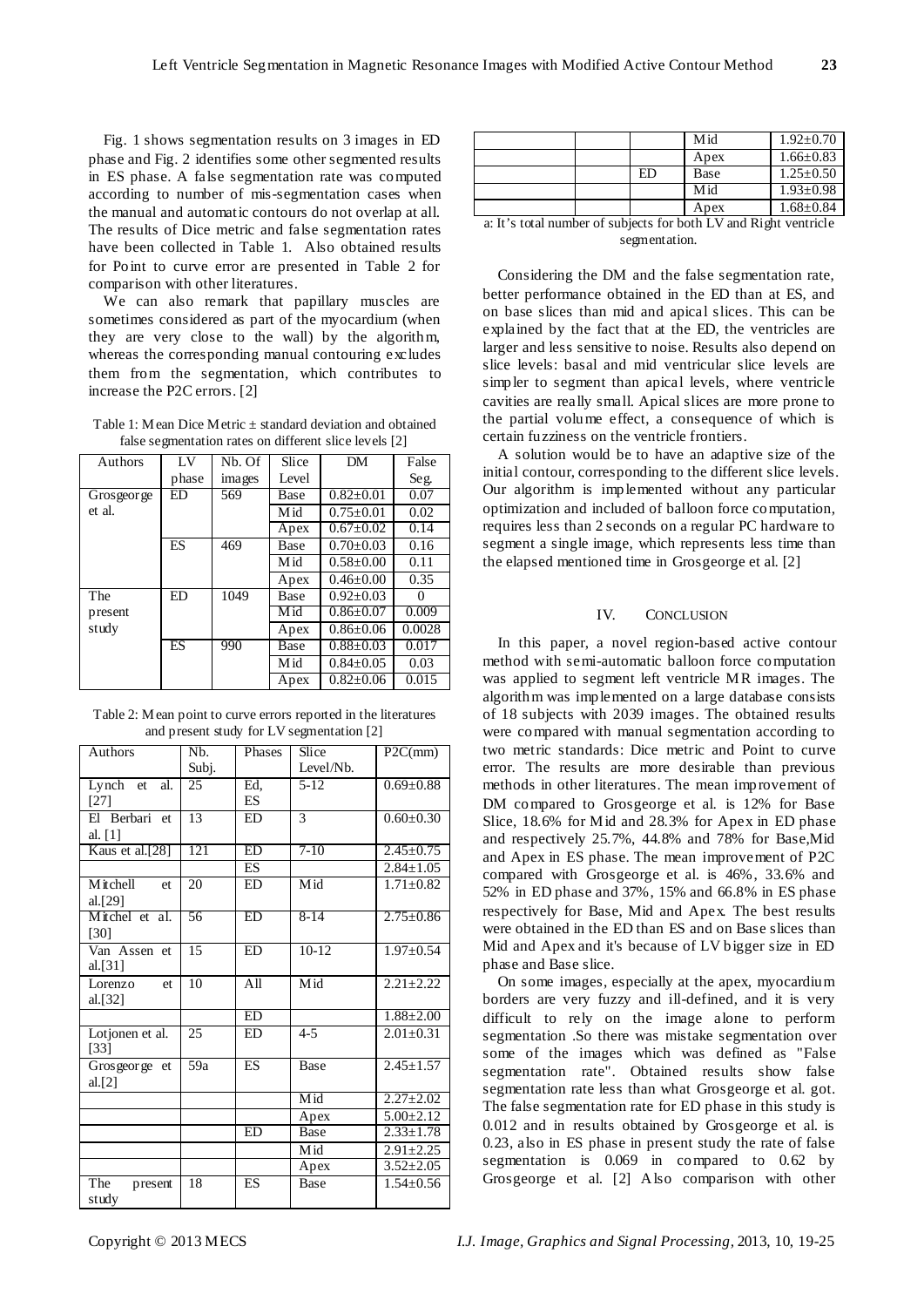literatures according to table 2 identifies improvement in mean point to curve error.

#### **REFERENCES**

- [1] R. El Berbari, I. Bloch, A. Redheuil, E. Angelini, E. Mousseaux, F. Frouin, A. Herment,"An automated myocardial segmentation in cardiac MRI", *IEEE Engineering in Medicine & Biology Society*, Lyon, France, 2007, pp.4508-4511.
- [2] D. Grosgeorge, C. Petitjean, J. Caudron, J. Fares, J-N. Dacher, "Automatic Cardiac Ventricle Segmentation in MR Images: a Validation Study", International Journal of Computer Assisted Radiology and Surgery, vol. 19, No. 8, 2010, pp. 991-1002.
- [3] G. Narayan, K. Nayak, J. Pauly, B. Hu," Singlebreathhold, four-dimensional, quantitative assessment of LV and RV function using triggered, real-time, steady-state free precession MRI in heart failure patients", Journal of Magnetic Resonance Imaging, 2005, pp. 59–66.
- [4] A. Andreopoulos, J. K. Tsotsos, "Efficient and Generalizable Statistical Models of Shape and Appearance for Analysis of Cardiac MRI", Medical Image Analysis, vol. 12,No. 3, 2008, pp. 335-357.
- [5] M. Kass, A. Witkin, D. Terzopoulos, "Snakes:active contour models", International Journal of Computer Vision", vol. 1, 1988, pp. 321-331.
- [6] N., Ahuia, N., Xu, R., Bansal,"Object segmentation using graph cuts based active contours", Computer Vision and Image Understanding ", vol. 107, 2007, pp. 210-224.
- [7] V. Caselles, R. Kimmel, G. Sapiro, " Geodesic active contours", in Proceedings of IEEE International Conference on Computer Vision, Boston, MA., 1995, pp. 694-699.
- [8] V. Caselles, R. Kimmel, G. Sapiro, " Geodesic active contours", International Journal of Computer Vision, vol. 22, No. 1, 1997, pp. 61-79.
- [9] T. Chan, L. Vese, (2001) "Active contours without edges", IEEE Transaction on Image Processing, vol. 10, No. 2, pp. 266–277.
- [10] G. P. Zhu, Sh. Q. Zhang, Q. SH. Zeng, Ch. H., Wang, "Boundary-based image segmentation using binary level set method", Optical Engineering, vol. 46, 2007.
- [11] K.. Zhang, L. Zhang, H. Song, W. Zhou. (2010) "Active contours with selective local or global segmentation: A new formulation and level set method", Image and Vision Computing, vol. 28, pp. 668-676.
- [12] C. M. Li, C. Y. Xu, C. F. Gui, M. D. Fox," level set evolution without re-initialization:a new variational formulation", in IEEE Conference on Computer Vision and Pattern Recognition, San Diego, 2005, pp. 430-436.
- [13] N. Paragios, R. Deriche, " Geodesic active contours and level sets for detection and tracking of moving

objects", IEEE Transaction on Pattern Analysis and Machine Intelligence, vol. 22, 2000, pp. 1-15.

- [14] C. Y. Xu, A. Yezzi, J. L. Prince, "On the relation between parametric and geometric active contours". in processing of 34th asilomar conference on signals and computers, 2000.
- [15] A. Vasilevskiy, K. Siddiqi, "Flux-maximizing geometric flows", IEEE transaction on pattern analysis and machine intelligence, vol. 24, 2002, pp. 1565-1578.
- [16] J. Lie, M. Lysaker, X. C. Tai, (2006) "A binary level set model and some application to Mumford-Shah image segmentation", IEEE Transaction on Image Processing, vol. 15, 2006, pp.1171-1181.
- [17] D. Mumford, J. Shah, "Optimal approximation by piecewise s mooth function and associated variational problems", Communication on Pure and Applied Mathematics, vol. 42, 1989, pp. 577-685.
- [18] C. M. Li, C. Kao, J. Gore, Z. Ding, "Implicit active contours driven by local binary fitting energy", in IEEE Conference on Computer Vis ion and Pattern Recognition, 2007.
- [19] A. Tsai, A. Yezzi, A. S. W illsky, "Curve evolution implementation of the Mumford-Shah functional for image segmentation, denoising, interpolation, and magnification", IEEE Transaction on Image Processing, vol. 10, 2001, pp. 1169-1186.
- [20] L. A. Vese, T. F. Chan, "A multiphase level set framework for image segmentation using the Mumford-Shah model", International Journal of Computer Vision", vol. 50, 2002, pp. 271-293.
- [21] R. Ronfard,"Region-based strategies for active contour models", International Journal of Computer Vision, vol. 46, 2002, pp. 223-247.
- [22] N., Paragios, R., Deriche, " Geodesic active regions and level set methods for supervised texture segmentation", International Journal of Computer Vision, vol. 46, 2002, pp. 223-247.
- [23] S. Osher, R. Fedkiw, Level Set Method and Dynamic Implicit Surfaces, Applied Mathematical Sciences, Vol. 153, Springer-Verlag, New York, 2002 .
- [24] G. Aubert- P. Kornprobst ,["Mathematical Problems in](http://www-sop.inria.fr/robotvis/personnel/pkornp/Book/)  [Image Processing: Partial Differential Equations and the Calculus](http://www-sop.inria.fr/robotvis/personnel/pkornp/Book/)  [of Variations"](http://www-sop.inria.fr/robotvis/personnel/pkornp/Book/), Springer Verlag, Applied Mathematical Sciences, vol. 147, 2001.
- [25] C. Li, C. Kao, J. C. Gore, Z. Ding, "Minimization of region-scalable fitting energy for image segmentation", in IEEE Transaction on Image Processing, 2008, pp. 1940-1949.
- [26] M.D. Cerqueira, N. J. Weissman, V., Dilsizian, A.K., Jacobs, S., Kaul, W K., Laskey, D. J., Pennell, J.A., Rumberger, T., Ryan, M. S., Verani, "Standardized myocardial segmentation and nomenclature for tomographic imaging of the heart", Circulation, vol. 105, No. 4, 2002, pp.539-542.
- [27] M. Lynch, O. Ghita, P. Whelan, "Automatic segmentation of the left ventricle cavity and myocardium in MRI data", Computers in bilogy and medicine, vol. 36, No. 4, 2006, pp. 389-407.